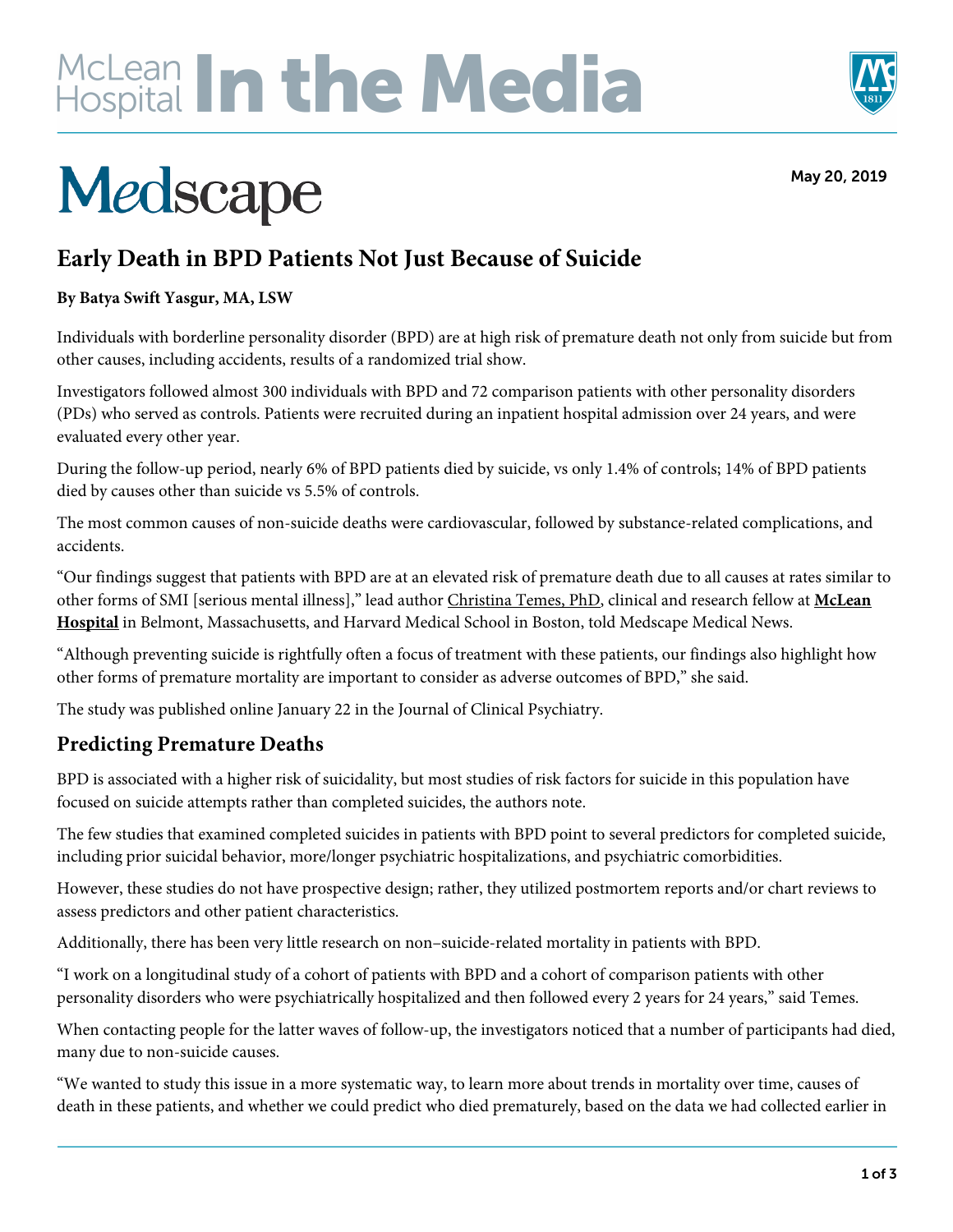## McLean **In the Media**

these patients' lives," said Temes.

"We also wanted to examine how rates of premature mortality in BPD compare to rates observed in other forms of serious illness," she added.

### **Large, Longitudinal Study**

The McLean Study of Adult Development (MSAD) consisted of all subjects who were initially inpatients at McLean Hospital between June 1992 and December 1995 and then followed every 2 years for 24 years. The study is ongoing and currently in its 26th year.

BPD was diagnosed based on several instruments, including the Background Information Schedule (BIS), the Structured Clinical Interview for DSM-III-R Axis I Disorders, and the Revised Diagnostic Interview for Borderlines (DIB-R).

Patients were required to be between the ages of 18 and 35 years, to have an IQ of 71 or higher, and to have no history of current psychotic conditions (e.g., schizophrenia, schizoaffective disorder, or bipolar I disorder).

Participant deaths were recorded when discovered and, supplemented with death certificate claims, informant reports, news reports, and/or obituaries when available.

"Recovery" was defined as at least one 2-year follow-up period during which patients were concurrently in remission from their primary personality diagnosis, had at least 1 emotionally sustaining relationship with a close friend or life partner/spouse, and were be able to go to work or school "consistently, competently, and on a full-time basis."

The study included 290 subjects with BPD and 72 with other personality disorders, including antisocial, narcissistic, paranoid, avoidant, dependent, self-defeating, and passive-aggressive PDs, with the most common being "PD not otherwise specified."

Of the subjects, 77% were female and 87% were white, with a mean (SD) age of 27 (6.3) years and a mean global functioning score of 39.8 (7.8), indicating major impairment in several areas such as work/school, family relations, and mood.

The mean socioeconomic status was 3.3 (1.5), with 1 as the highest and 5 as the lowest measure. A total of 5.9% of borderline patients and 1.4% of comparison subjects died by suicide.

#### **High-Risk Behavior**

Despite this significant difference, the between-group difference in time-to-suicide was not deemed significant. However, in contrast to comparison participants, whose suicide rates were "low and stable" over time, the suicide rates of BPD patients were "variable."

The most common methods of suicide were overdose  $(n=8)$  and hanging  $(n=6)$ . The number of prior psychiatric hospitalizations significantly predicted completed suicide (HR=1.62; P=.037).

Of the patients with BPD, 14% died of non-suicide causes, vs 5.5% of comparison subjects died who by non-suicide causes. In this category too, the between-group difference in incidence and time to death was not significant.

The most common causes of non-suicide deaths (aggregated across both categories) were myocardial infarction (11 patients), followed by substance-related complications (e.g., liver cirrhosis, 5 patients), cancer (4 patients) , and accidents (4 patients).

Male sex, lower SES, being on government disability, history of drug use disorder, number of psychiatric hospitalizations prior to index hospitalization, number of psychiatric medications, and body mass index (BMI) in the obese range were all